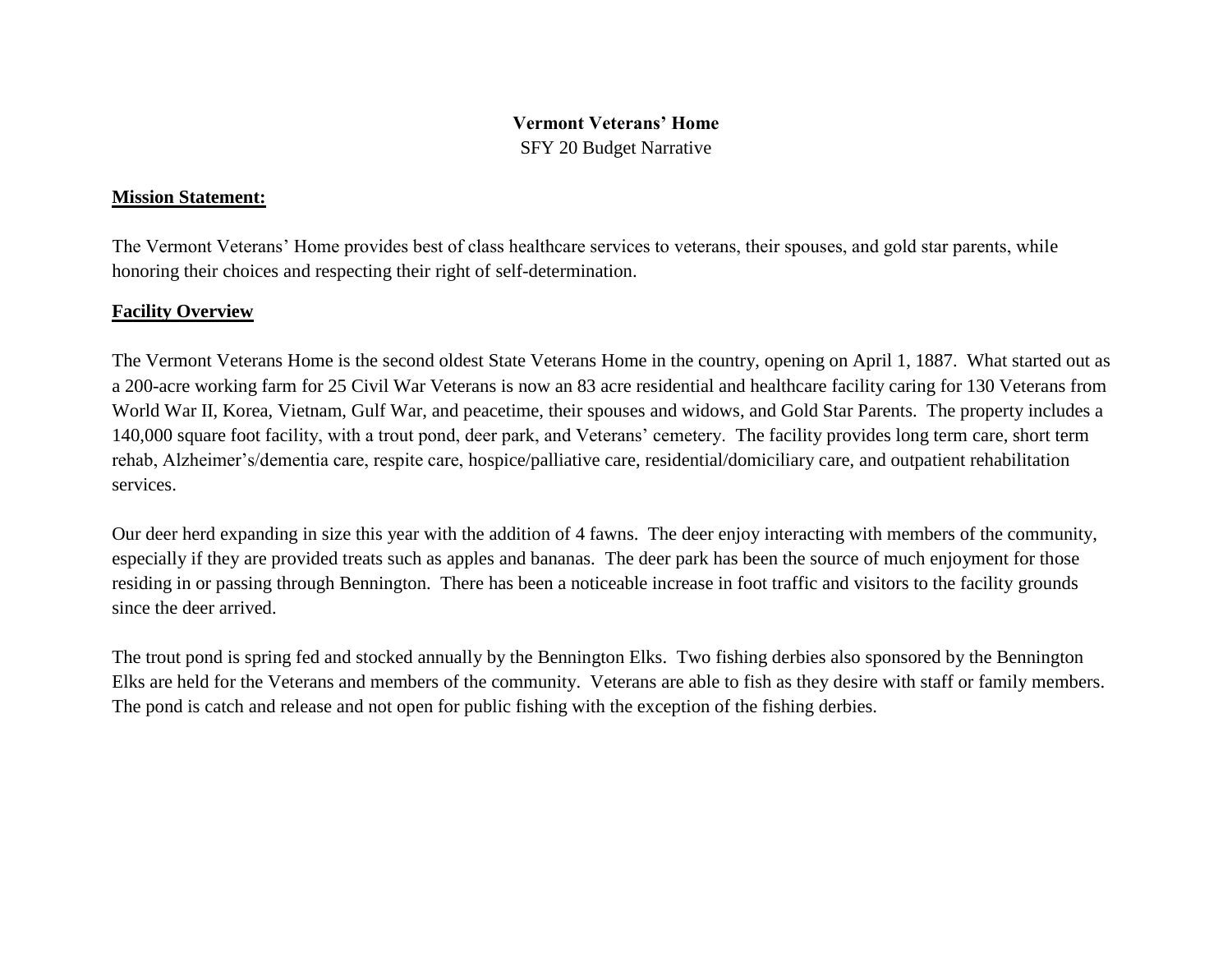#### **Departments:**

### **ADMINISTRATION:**

This department oversees the daily operation of the facility, ensuring regulatory compliance with Federal and State statutes. This Department includes the Chief Executive Officer, Chief Operating Officer, Director of Nursing and Assistant Director of Nursing. This department also provides clerical support to various other departments within the facility.

#### **NURSING**

This department includes the facility's Registered Nurses (RN), Licensed Practical Nurses (LPN), and Licensed Nursing Assistants (LNA). Members of this department provide the 24-hour care and supervision the Veterans and Members require for the skilled nursing facility, and intermittent oversight of the Veterans and Members who reside in the facility's residential care/Domiciliary section.

#### **MEDICAL**

The facility contracts with the local Veterans Administration Community Based Outpatient Clinic for Physicians and Physician's Assistants to provide medical care for our Veterans and Members. The facility also has contracts with, a Medical Director a pharmacy, a rehabilitation company, and various individual medical providers in order to meet the needs of our Veterans and Members.

#### **DIETARY**

This department includes the Dieticians, Cooks and Utility Workers, who prepare over 140,000 meals annually for our Veterans and Members. They also ensure nutritious snacks are provided and that the Veterans and Members receive the physician ordered diet. The dietary staff also provides refreshments for various facility activities.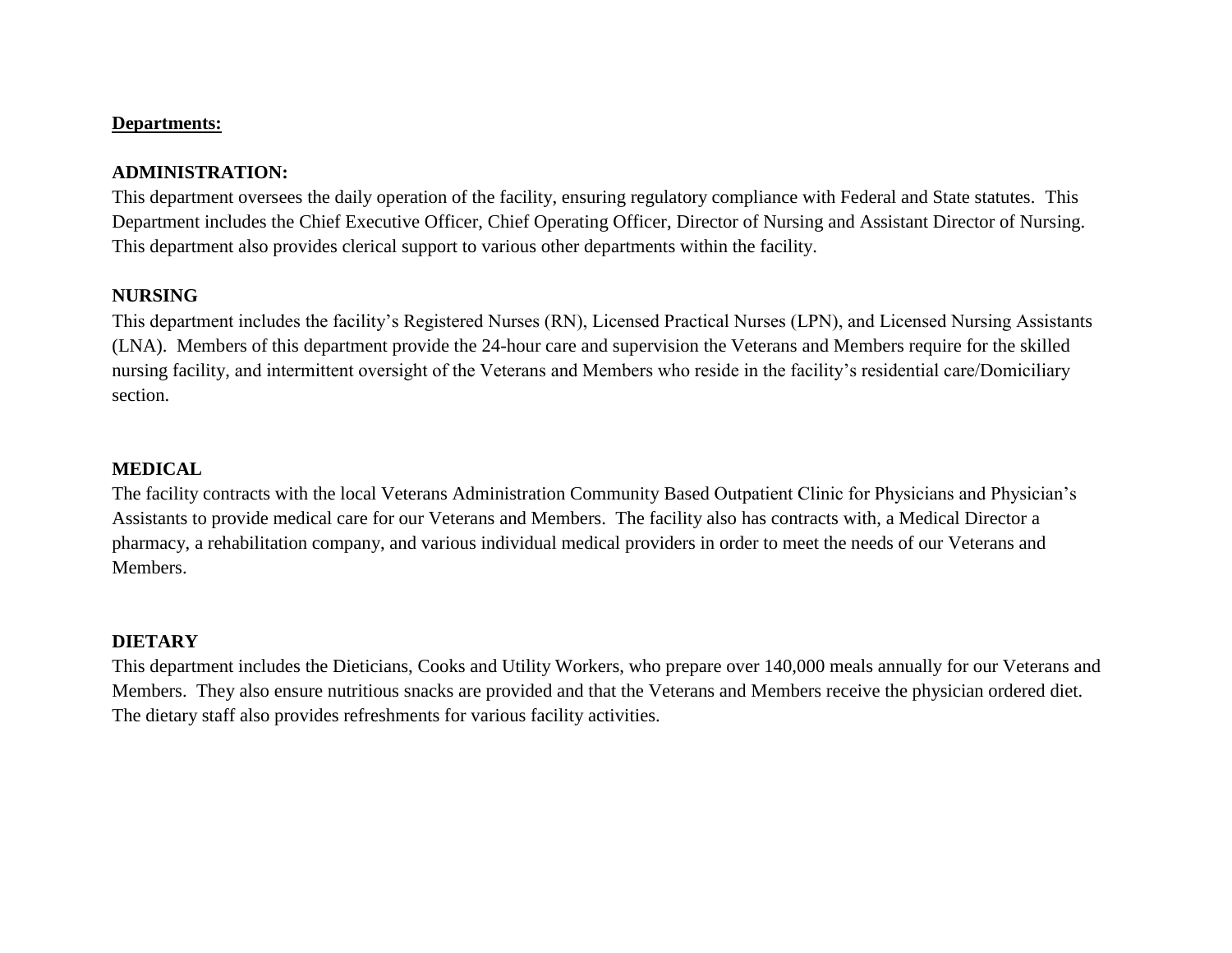# **MAINTAINENCE, LAUNDRY and HOUSEKEEPING**

This department is responsible for the daily upkeep of the facility and surrounding grounds, including but not limited to preventative maintenance, mowing of lawns, plowing of driveways, feeding and care of the deer herd. All Veteran and Member laundry and facility linens are washed and dried on site by the laundry staff.

#### **RECREATION SERVICES**

Daily activities are planned and run by members of this department. Activity programs are offered 7 days a week as well as both on and off site. Programs include, bingo, current events, holiday parties, and an airsoft pistol and rifle range. The facility maintains a wheelchair access bus and three wheelchair accessible vans to transport Veterans to and from various community locations such as the Dorset Playhouse, the Bennington Elks and various community medical providers.

#### **SOCIAL SERVICES**

This department provides for the emotional and psychosocial wellbeing of our Veterans and Members. They provide individual services and well as support groups. The facility has a caregiver support group for family members of our Veterans and Members with cognitive impairments, a bereavement support group, and a support group for individuals with ALS (Lou Gehrig's Disease). Unique and cutting-edge interventions are used to help our Veterans deal with PTSD; these include Music and Memory and yoga. The social services department also arranges for community services for our short-term Veterans and Members who are discharged home after their stay with us.

#### **FINANCE**

This department ensures the accurate billing of Medicare, Medicaid, third party insurances, and private funds for services rendered. They also complete facility time an attendance and are responsible for maintaining the facility's financial statements and other records. Members of this department will also assist Veterans and Members with Medicaid applications and managing their personal funds as needed.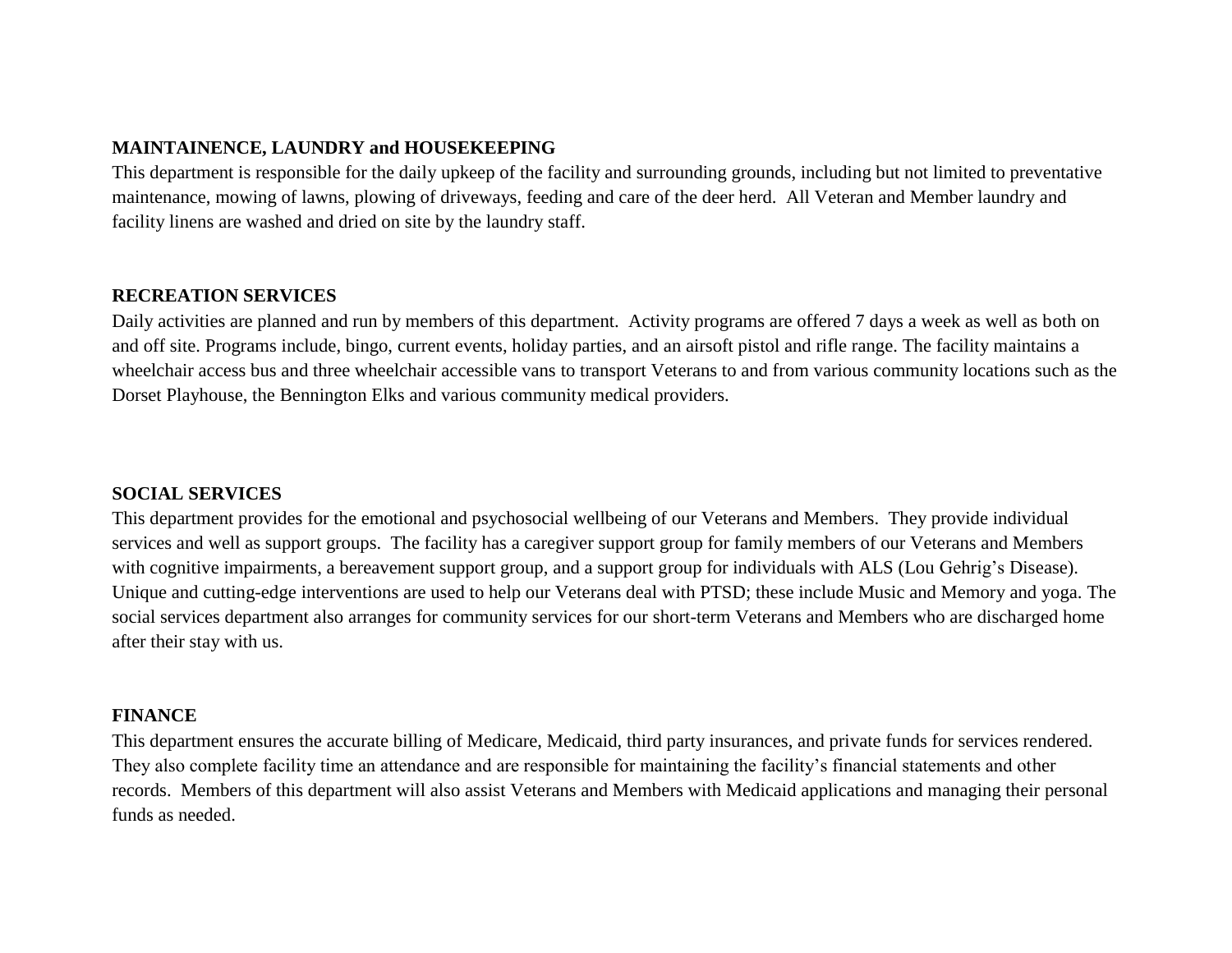#### **Services Provided:**

#### **LONG TERM CARE**

The facility currently has 130 skilled nursing facility beds. We are able to provide traditional nursing care services for individuals who are no longer able to reside independently or with family in the community. Long term care includes 24-hour care and supervision by licensed nursing personal, assistance with activities of daily living (bathing, dressing, transfers, etc), meals, medications, laundry services, housekeeping services, social work services, recreations services, chaplain services, and medical care.

#### **SHORT TERM REHAB**

Veterans or Members recovering from orthopedic or cardiac surgery, stroke or other major illness come to the facility immediately following a hospitalization to receive rehabilitation services which allow them to return home. In addition to the care and services provided to our long-term care Veterans and Members those individuals admitted for short term rehab receive services from physical, occupational and speech therapy. Our social work staff assists with arranging any and all necessary community services to help the Veteran or Member transition back to their previous living environment.

#### **ALZHEIMER'S/DEMENTIA CARE**

The facility maintains two 30 bed memory care neighborhoods called "Freedom Village". Each of these neighborhoods care for specific individuals; Cardinal Point cares for those with early to mid-stage cognitive impairment and Brandon Boulevard cares for those with mid to end stage cognitive impairment. The Namaste Program, which provides care in a relaxing and comforting environment, was started at this facility with the help of consultant Joyce Simard. This program has been the subject of a book, "The Namaste Care Program for People with Dementia" now in its second edition and has been featured in various national healthcare publications. Ms. Simard travels the world education others on the benefits of the Namaste Program. More information on this program can be found at: <http://www.joycesimard.com/namaste-care-simard.html>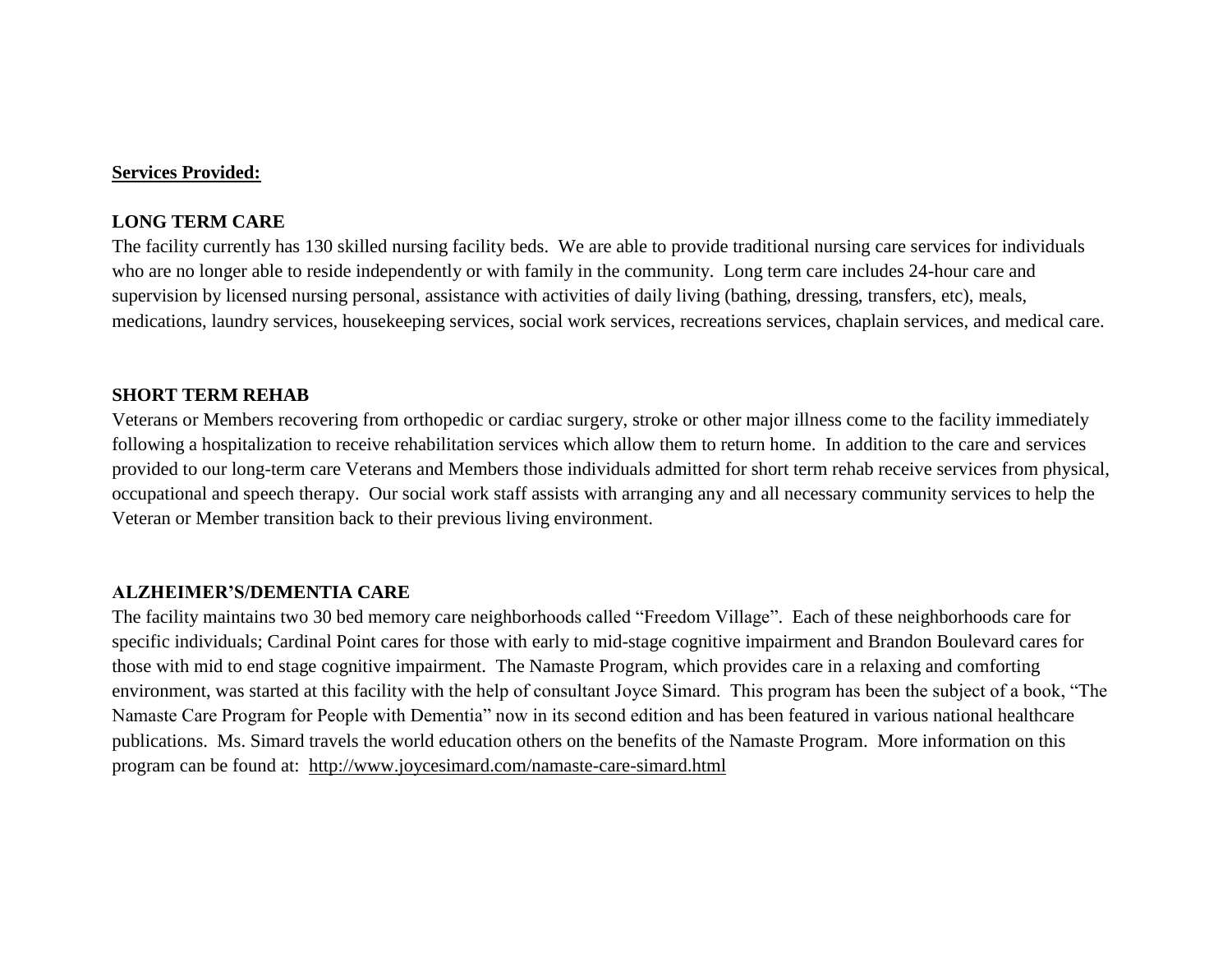The facility was the only State Veterans' Home and the only skilled nursing facility in Vermont to be a recipient of a "Music and Memory" grant. This program provides iPods to those with cognitive loss. The music is individualized to each Veteran's or Member's personal preference and is used to help provide comfort and reassurance when needed. The use of music by those with cognitive loss has been shown to help reduce the use of antipsychotic medications in long term care facilities. More information on this program can be found at: [www.musicandmemory.org](http://www.musicandmemory.org/)

The Board of Trustees for The Vermont Veterans Home funds an arts program with the Vermont Arts Exchange for our Veterans and Members on Freedom Village. This program allows those with cognitive loss to express themselves through various art mediums. A gallery exhibition is held annually both at the facility and a local art gallery. The trust funds established for the Board of Trustees prohibits the use of these funds for operational costs.

#### **RESPITE CARE**

Respite Care is just that, a respite for the caregiver of an individual requiring extensive medical care in the community. Community caregivers will have their loved one stay with us while they take a short vacation, have their own medical needs attended to or for just some time away from the demands of being a 24-hour caregiver. Respite care Veterans and Members have stayed for as little as a few days to a few months prior to returning home again.

# **PALLATIVE/HOSPICE CARE**

Palliative or end-of-life care is provided to the facility's long-term care Veterans and Members who are at the end of life and for those individuals admitted to the facility especially for end-of life care. The facility has a dedicated room for end-of-life care called the Reagan Room. This private room and nearby living room provide ample private space for family and friends to visit with the Veteran or Member. Support services from Social Services and the Chaplin are provided in addition to high quality nursing care. Several staff members are trained in massage and Rikki; these services are provided to the Veteran or Member as requested.

The facility now has contracts with two Medicare Hospice provider. Veterans and Members now have the choice between the two providers when considering end of life care. These contracts allow us to offer end of life services and receive a higher reimbursement for the services provided. Additionally, this contract will deliver additional support services for the Veteran and their family members during the dying process.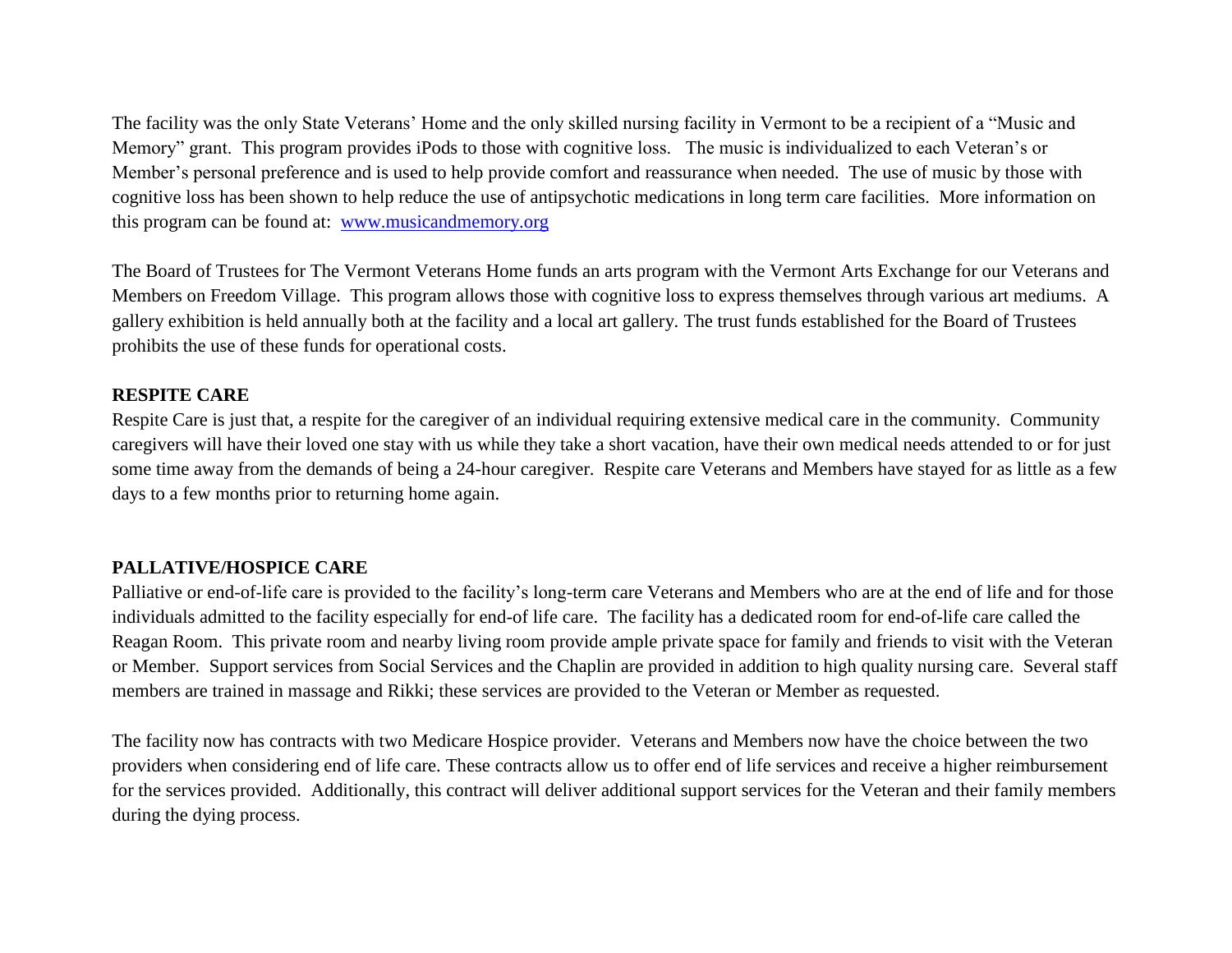## **RESIDENTIAL/DOMICILLARY CARE**

The facility has an 8-bed residential/domiciliary (Dom) care offering. This is similar to assisted living care. Veterans and Members who reside in the "Dom" require little assistance with bathing, dressing, and medication management. Meals, laundry services, social services, recreational programs, chaplain services, and limited nursing care are provided.

#### **OUTPATIENT REHABILITATION SERVICES**

Rehabilitation services such as physical therapy, occupational therapy, and speech and language therapy are provided to Veterans and Members residing in the community. These individuals do not need or require 24-hour care and supervision; however, they could benefit from some additional therapy services to improve their independence in the community. These services are arranged directly with our contract rehabilitation company. Therapy services are provided at a frequency determined by the medical professionals, usually a few times a week.

### **Guest Room and Skype**

The facility has a guest room that family member may use free of charge overnight. Reservations are required and are on a first come first serve basis. The room was renovated with a generous donation from the Vermont American Legion. It is now like a hotel room with a queen size bed, couch and a table with chairs. Meals can be purchased through our Dietary department. Additionally, with this generous donation, VVH will expand its guest room inventory by an additional two rooms in unused space on the third floor of the original house. We anticipate this to be completed by the fall of 2019.

The facility has two skype carts that allow Veterans and Members to video chat with their loved ones. We are in the process of setting up a skype room.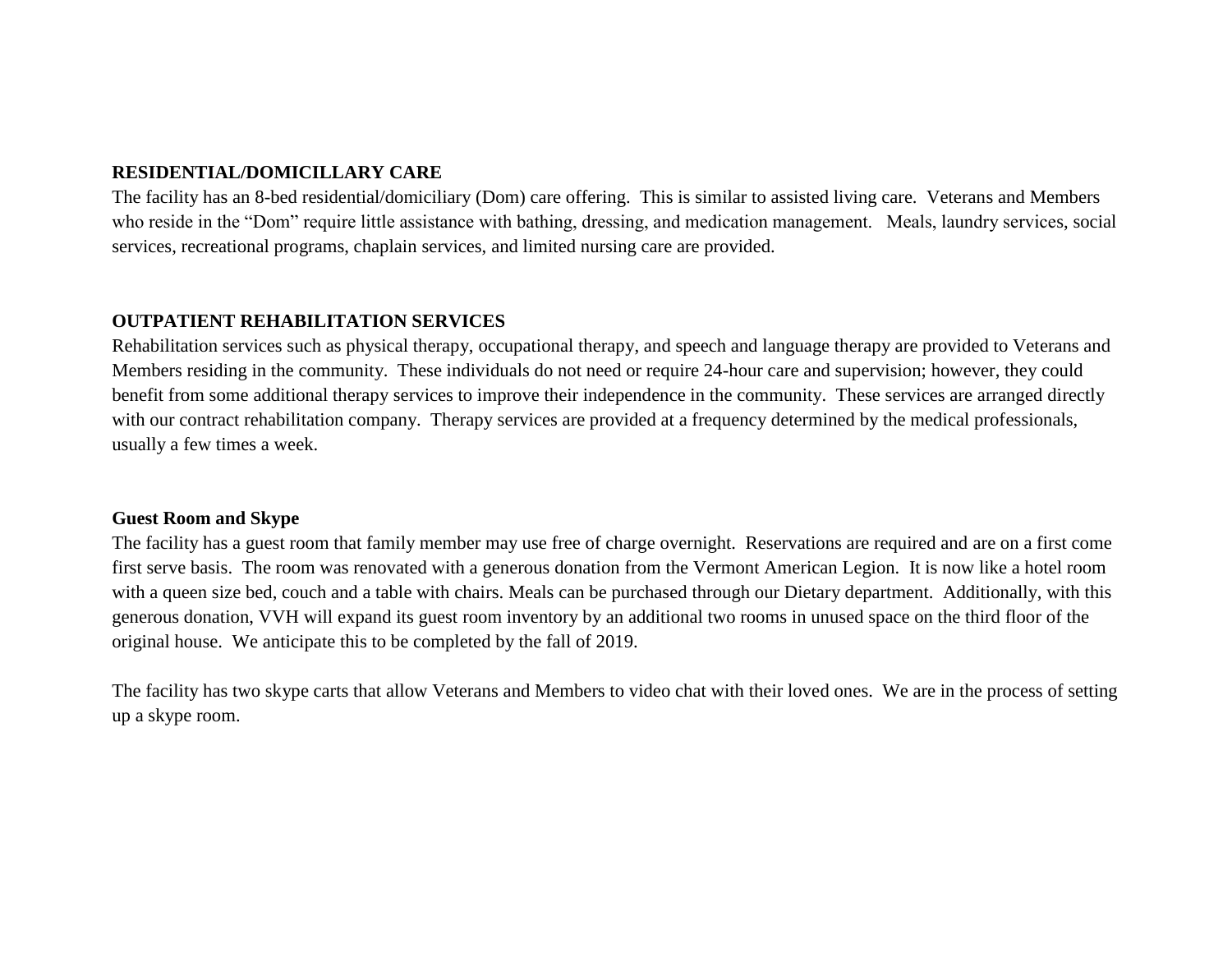## **Revenue Sources**

Revenue to operate this facility is derived from three (3) sources which include: Federal Funds, Special Funds and General Funds. Federal Funds consists of Medicare, Veterans' Administration (VA) Per Diem and VA Stipend. Special Funds consists of Medicaid, both Vermont and New York, Private Pay and Commercial Insurance. General Funds are from the Legislature. **It is important to note that over ninety eight percent (98.6%) or \$25,044,652 of the facility's revenue comes from sources other than General Funds.**

#### **Medicare**

Medicare revenue is obtained for those Veterans and Members who are eligible for care and services paid for through the federal Medicare program. In order for care and services to be paid for at this facility an individual must have had a qualifying hospital stay, a 3-day hospital stay in the 30-days prior to admission to the facility or have been discharged from another skilled nursing facility for which Medicare paid for care and services within 60-days of their admission to this facility. Once that criterion is met Medicare will pay for a short period of time, not to exceed 100 days. Medicare pays 100% of the cost of care for the first 20 days of admission to the facility. From days 21 to 100 there is a per day Medicaid copay paid with private funds or commercial insurance. Currently this copay amount is \$170.50. Individuals must have a Medicare skilled need for care and services to be covered by Medicare. When they no longer meet this need, Medicare discontinues payment; there is no guaranteed number of Medicare covered days. A daily rate of reimbursement is determined for each individual based on the care and services provided. Currently the facility's average daily Medicare rate is \$**499.17**.

Last year we reported that the Centers for Medicare & Medicaid Services (CMS) announced a new reimbursement methodology that was going to be effective October 1, 2018. On April 27, 2018, CMS announced newer plans effective October 1, 2019 for Federal Fiscal Year 2020. The link to review the proposed regulation can be found at [https://www.gpo.gov/fdsys/pkg/FR-2018-05-](https://www.gpo.gov/fdsys/pkg/FR-2018-05-08/pdf/2018-09015.pdf) [08/pdf/2018-09015.pdf.](https://www.gpo.gov/fdsys/pkg/FR-2018-05-08/pdf/2018-09015.pdf) The new methodology is entitled Patient-Drive Payment Model (PDPM). Similar to the previous announcement, reimbursement will be based upon the discharge Diagnostic Related Group (DRG) from the patient's stay at the hospital. Currently Skilled Nursing Facilities (SNFs) like VVH are reimbursed on a prospective basis based upon the acuity of the patient. CMS is recommending a change based upon five (5) clinical categories. All 900+ Inpatient DRGs that hospitals are reimbursed, are mapped to these five clinical categories. The five categories are: Major Joint Replacement or Spinal Surgery; Non-Surgical Orthopedic/Musculoskeletal; Orthopedic Surgery (Except Major Joint Replacement or Spinal Surgery); Acute Infections and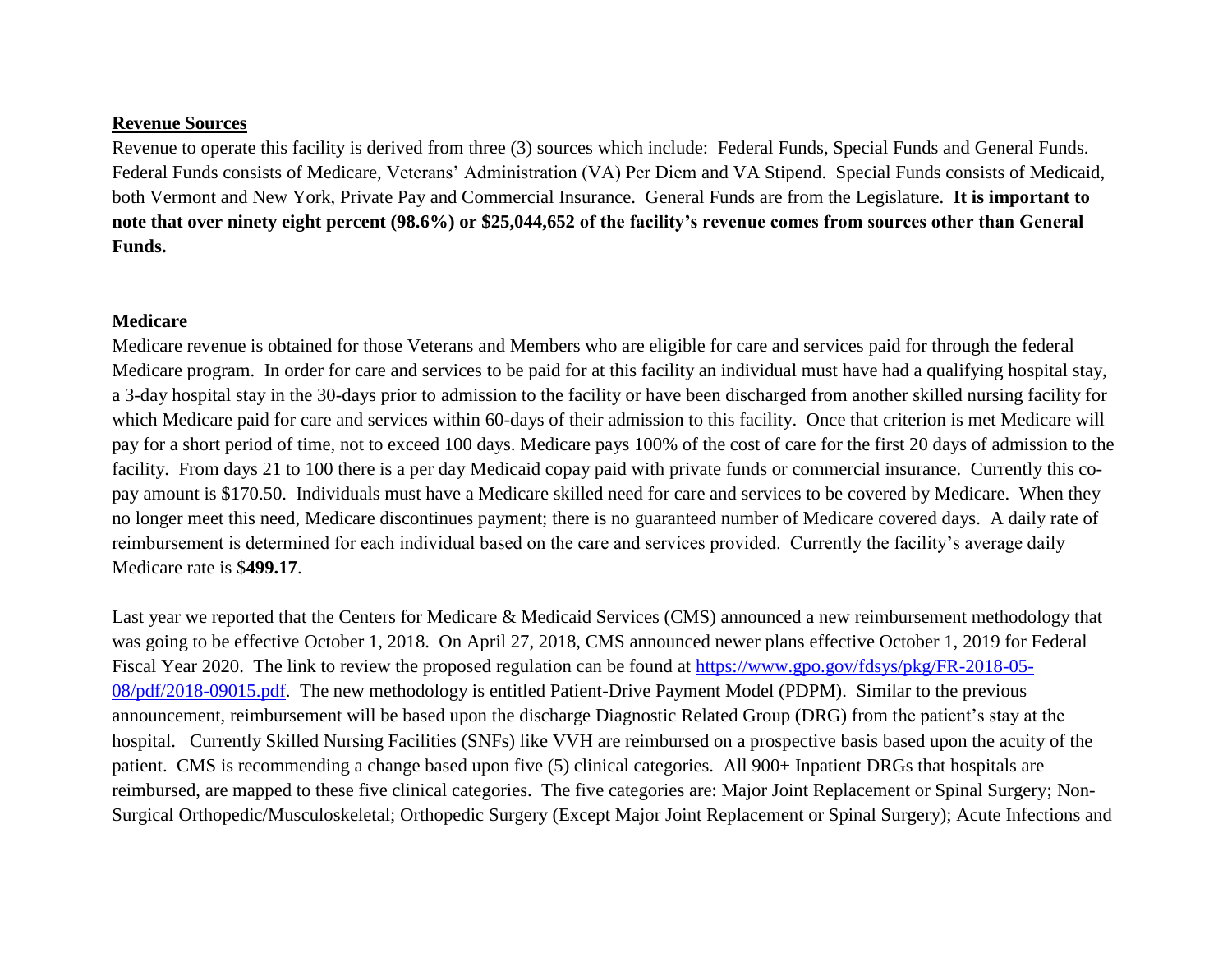Medical Management. Each has their own case mix group and case mix indexes. Needless to say, since this was issued in April 2018, there has been little or no additional information provided. What this means is that VVH will need to know the discharge DRG from any hospital to determine our expected reimbursement rate for a patient's inpatient stay at VVH. This affects all SNFs nationwide.

### **Medicaid**

Medicaid revenue is received from the states of Vermont and New York for Veterans and Members who have been deemed eligible by their respective state, for Medicaid coverage. On October 24, 2016, the Vermont Agency of Human Services (AHS) received approval for the State to expand the Medicaid program under section 1115(a). Special Terms and Conditions (STCs) number 23 states that reimbursement is no longer subject to the upper payment limits specified in 42 CFR 447.362. Basically, the upper payment limit is the maximum that Medicaid could reimburse if the patient were Medicare. On August 24, 2018, VVH received a letter from the Division of Rate Setting stating that our new daily interim rate will be \$475, which is and increase of \$230 from our previous interim rate of \$245. In our FY19 budget, VVH used an interim daily rate of \$386.26. The budgeted increase of \$88.74 per day is estimated to increase reimbursement by \$1,684,285. However, in order to make this transition happen, Rate Setting needs \$908,949 from our FY17 estimated settlement. In FY20, we reduced our General Fund request by \$3,653,006 from our estimated FY18 settlement. These settlements are due to the Medicaid Waiver that was received in October 2016. We are projecting our General Fund request for FY21 will be substantially higher. VVH has filed the FY18 cost report and will not know the final outcome until February/March 2020. As of this date, we still have not heard what our FY2017 settlement will be. This Medicaid Waiver expires on December 31, 2021. VVH hopes that the Agency of Human Services re-applies for this Medicaid Waiver in preparation of our FY2022 budget. If the waiver is not applied for, it would mean a significant increase in VVH's General Fund request currently estimated at over \$4.5 million dollars.

Currently New York Medicaid reimburses VVH at \$232.39 per day. There is no information regarding if New York applied for or received approval to expand Medicaid like Vermont did. These rates include all the services listed under the long-term care heading above. At least annually Veterans and Members receiving Medicaid benefits must provide updated documentation to shown they remain eligible for Medicaid benefits. We are projecting a lower daily census for New York Medicaid based upon our recent history. Currently, we are not actively marketing for New York Medicaid recipients because of their stringent regulations and prior approval.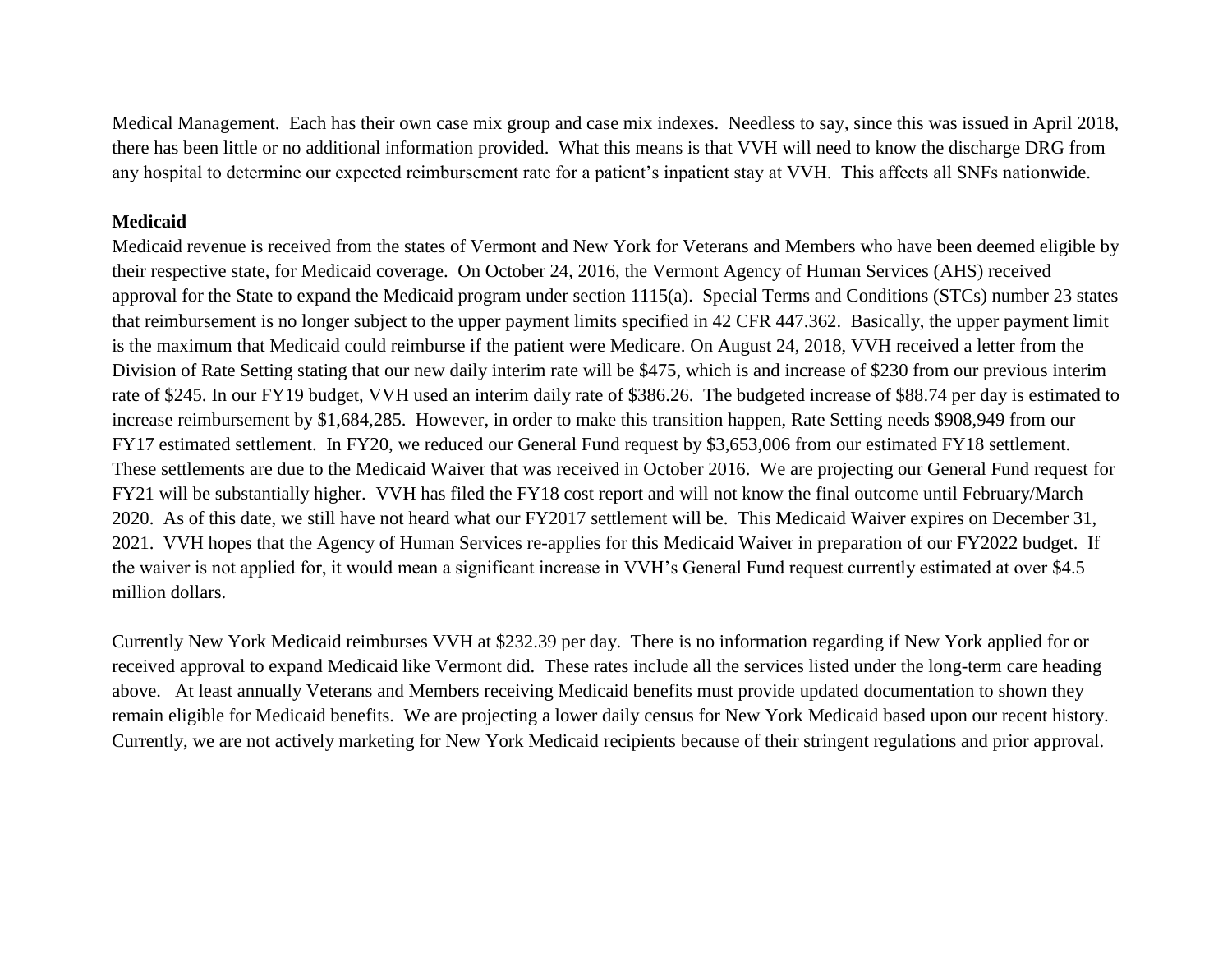## **Private Pay**

When Veterans and Members are not eligible for Medicare, Medicaid, Veterans' Administration Benefits, or other commercial insurance they are responsible for the daily per diem rate which is \$335 for a private room and \$315 for a semi-private room. This daily rate includes room, board, activities, and social work services. All other services including pharmacy and rehabilitation services are an additional charge. The Veterans' Administration Stipend which is explained below, decreases the daily rate for Veterans only, to \$225.69 for a private room and \$205.69 for a semi-private room.

### **Veterans Administration Per Diem**

For Veterans who are determined to be 70% or more service connected disabled by the Veterans' Administration (VA), the VA will pay a daily rate of \$424.41. This rate includes room, board, medical care, pharmacy, laboratory services, rehabilitation services, activities, social work, and transportation. Specialty medical equipment can be provided by the VA as long as the equipment needed is related to their service connected disability.

### **Veterans Administration Stipend**

The VA will pay a daily stipend to all Veterans admitted to the nursing home, with the exception of Veterans who are 70% or more service connected disabled This stipend is used to reduce the out of pocket expense when a Veteran is private pay and to offset the shortfall between the actual cost of care and Medicaid reimbursement for Vermont and New York Medicaid Veterans. The current daily stipend is \$109.31.

#### **Commercial Insurance**

Commercial insurances such as AARP, TriCare, and Blue Cross Blue Shield will pay the co-pay starting at day 21 of a Medicare stay and, in some cases, pay a per diem rate which varies per policy. In some instances, a pre-authorization is needed, and if the facility is not within the provider's network they will not approve admission to the facility for the individual Veterans.

# **Key Budget Issues**

**CENSUS**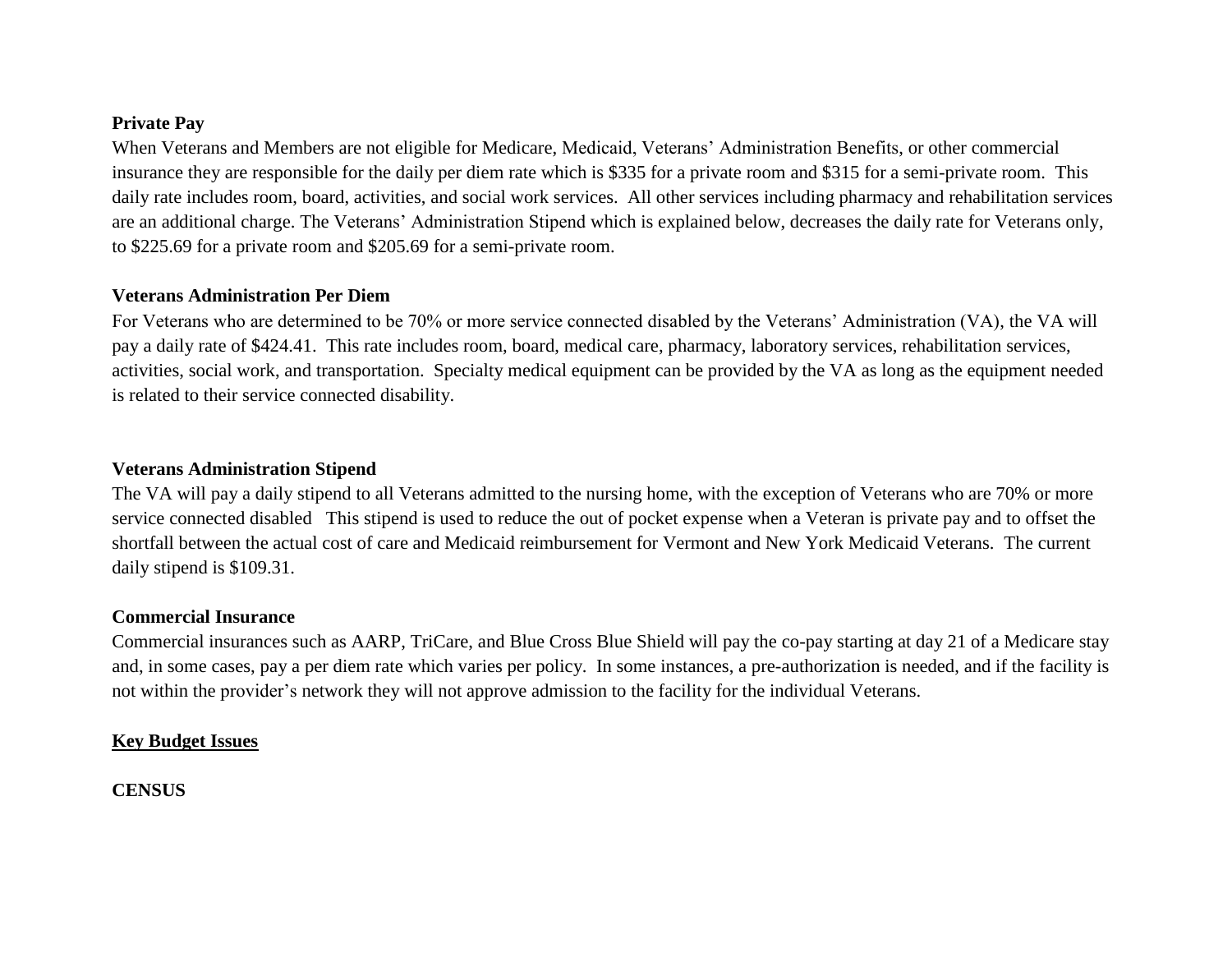Over the past 10 years the average daily census at the Vermont Veterans' Home has steadily declined from 155.9 in 2008 to 119.5 in FY 2018. This decline is related to the increase focus on keeping individuals home as long as possible prior to placing them in a nursing home. **From 2005 to 2014 the enrollment in the State's Money Follows the Person program grew 509 while the number of nursing home beds in the in state dropped by 285**. Per the Department of Disabilities, Aging and Independent Living website, July 2018 Utilization Statistics for all nursing facilities in the state, the average occupancy was 84.77% statewide and 79.24% for Bennington County. The Vermont Veterans' Home is currently at 91.36%. [https://dail.vermont.gov/sites/dail/files//documents/DRS\\_occupancy\\_July\\_2018.pdf.](https://dail.vermont.gov/sites/dail/files/documents/DRS_occupancy_July_2018.pdf) For this reason, the facility has established our

FY 20 budget with a census goal of 125.

# **Fixed Costs**

\$20,605,047 or 81.2% of the FY 20 budget are fixed costs which include:

| Salaries and Benefits    | \$18,408,826 |
|--------------------------|--------------|
| Medicaid Bed Tax         | \$639,470    |
| <b>State Allocations</b> | \$641,451    |
| (DII, HR, Insurances)    |              |
| Utilities                | \$915,300    |

# **Cost of Care**

Veterans are requiring higher levels of care when compared to just 5 years ago. Today's nursing home residents were hospital patients just a few short years ago. Medications are becoming increasingly expensive and often times fall on the facility to pay for. With increased frequency a Veteran's or Member's insurance will not cover the cost of medication, and there is not a more cost effective alternative available.

# **Worker's Compensation**

We were anticipating a 3.0% increase in our Worker's Compensation (WC) costs from \$406,191 to \$418,377, however when the allocations were sent to us in early December, the increase was 15.4% or \$62,447. When we inquired why such a large increase due to our successful efforts of implementing procedures that have been able to reduce our exposure, we were told it was based upon the past 5 years of claims experience and a position by position exposure based upon payroll and type of work, e.g. Nurse vs. Clerical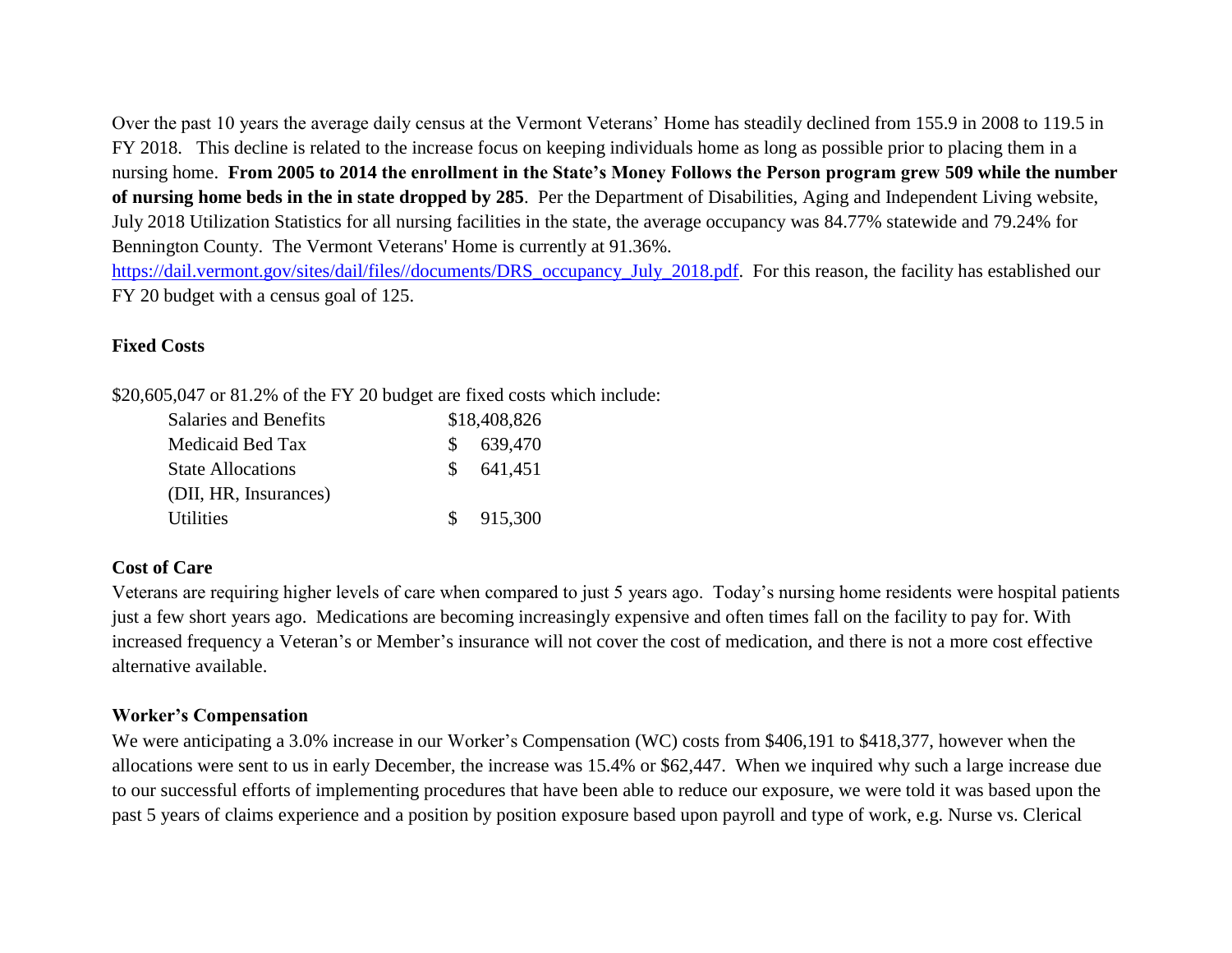worker. VVH has experienced large decreases in our Workers Compensation costs since we took the initiative in FY17 to contract with HMR Veteran Services, which the State followed shortly thereafter with outsourcing to PMA. In reviewing our data/claims it was determined that VVH was paying for other agency claims. This has been eliminated and we implemented a light duty program to have those employees who are capable of performing within those restrictions, do so. We continue to actively review each claim to ensure that documentation is there and that we work with VVH's physicians to get the employee back to work as quickly as possible.

#### **Accounts Receivable**

The facility has had some success in collecting outstanding debt, but there remain several large accounts that are pending in probate court. Despite the judgment the facility has yet to receive any funds from the party involved.

Veterans, Members, and their families continue to voice their opinion that care and services at the facility should be free of charge. A member of the facility's business office meets with the Veteran, Member and/or responsibly party prior to admission to explain their financial responsibility to the facility. When in doubt the admission is denied until a payor source can be secured.

#### **Overtime and Family Medical Leave Act Use**

Despite changes in the nursing schedule that afforded every member of the nursing staff (every other weekend off) the call out rate at the facility remains relatively unchanged over the past 3 years, averaging 9%. FY 18 average call out rate was 9.73% and we used 11,153.5 hours of FMLA. Overtime use is directly related to the number of employees who call to say that they will not be able to work their scheduled shift, Veterans requiring one on one staffing, and those on ended absences.

#### **Position Pilot Request**

VVH requested one (1) thirty-two (32) hour RN, one (1) twenty-four (24) hour RN, six (6) twenty-four (24) hour LNAs and one (1) twenty-four (24) hour LPN on August 9, 2018. We were informed on September 17, 2019 that our request was denied by the administration and we were encouraged to make a request to the position pool. We made this request requesting the same positions listed above as well as for one (1) thirty-two (32) hour Admission Nurse. We received approval for the Admission Nurse and six (6) two (2) year limited service positions in nursing. The final approval of the six (6) positions included two (2) RNs one at twenty-four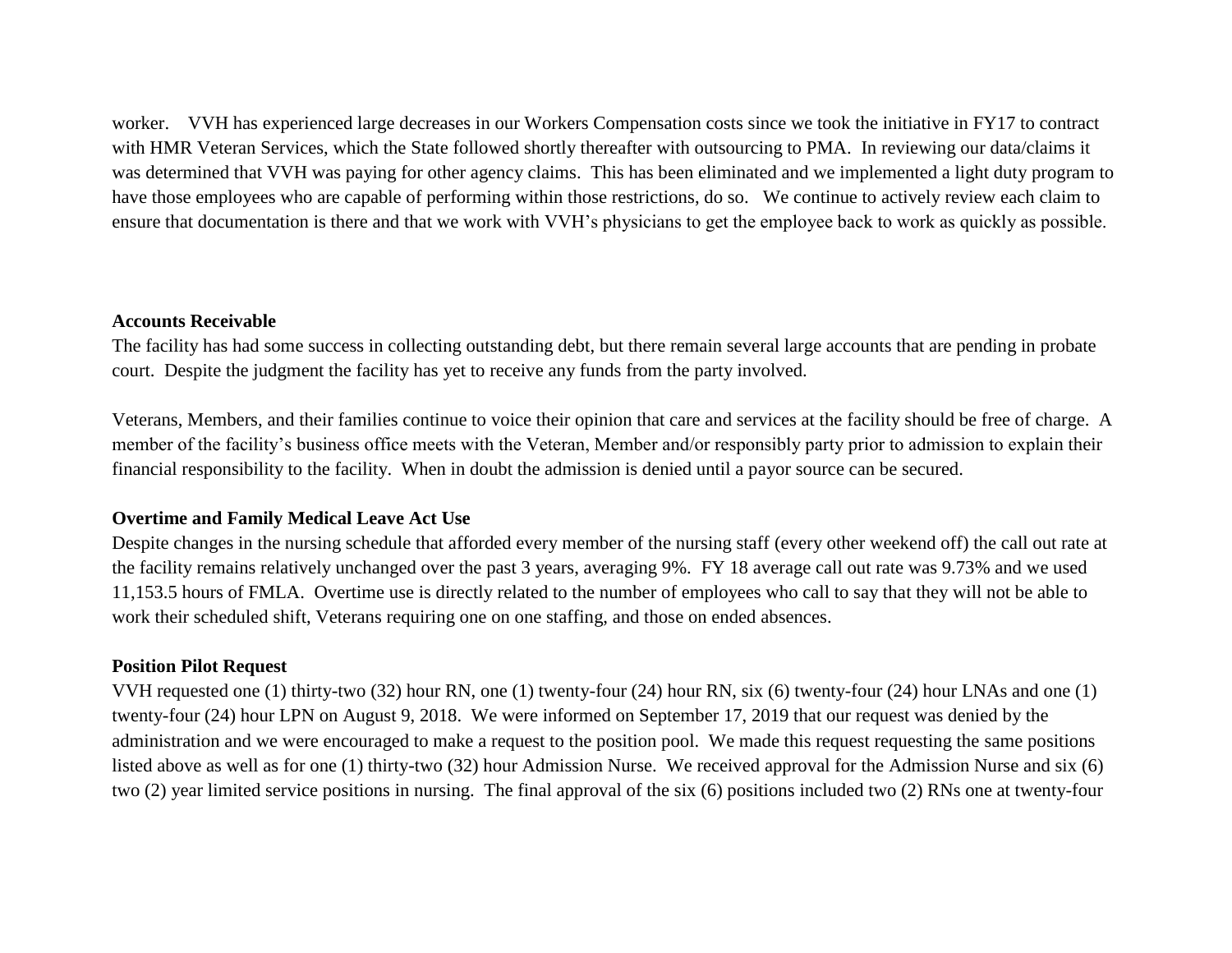(24) hours and one at thirty-two (32) hours and four (4) twenty-four (24) hour LNA positions, was received on December 3, 2018. We are in the process of recruiting for these positions now.

# **Contract with Bennington County Sherriff**

Due to the expansive property of VVH we have been a haven for illicit activity. This summer this activity reached a new level when female staff members have been approached and verbally accosted by male individuals in the early morning hours. The local police department has responded to these incidents. To ensure the safety of our staff, Veterans and Members we entered into a contract with the Bennington County Sherriff's Department. We have a Sherriff on property every night from 9pm to 530am. The provide staff escort to and from their cars and patrols the interior and exterior of the building to ensure safety and security is maintained. There presence is an interim measure while we work with BGS on an application for a Safety and Access Control Grant from the VA.

# **Additional Detail**

# **Policy Issues with Potential Budgetary Issues**:

- 1. **Centers for Medicare and Medicaid Services (CMS) Hospital Readmission Penalty**. Beginning October 1, 2018 CMS will withhold 2% of all Medicare payments to skilled nursing facilities aka nursing homes. They will redistribute 50% to 70% of the withheld payments through incentive payments to those facilities with low hospital readmission rates. More information can be found at [https://www.cms.gov/Medicare/Quality-Initiatives-Patient-Assessment-Instruments/Value-Based-](https://www.cms.gov/Medicare/Quality-Initiatives-Patient-Assessment-Instruments/Value-Based-Programs/Other-VBPs/Top-10-things-to-know-about-SNFRM.pdf)[Programs/Other-VBPs/Top-10-things-to-know-about-SNFRM.pdf](https://www.cms.gov/Medicare/Quality-Initiatives-Patient-Assessment-Instruments/Value-Based-Programs/Other-VBPs/Top-10-things-to-know-about-SNFRM.pdf)
- 2. **CMS institutes new Patient-Driven Payment Model (PDPM).** This new payment model goes into effect October 1, 2019. This moves CMS/Medicare away from the fee-for service model of payment to a focus on value-based care in which payment is based on the clinical complexity and the resident's conditions and care needs. [https://www.cms.gov/newsroom/fact](https://www.cms.gov/newsroom/fact-sheets/medicare-issues-fiscal-year-2019-payment-policy-changes-skilled-nursing-facilities)[sheets/medicare-issues-fiscal-year-2019-payment-policy-changes-skilled-nursing-facilities](https://www.cms.gov/newsroom/fact-sheets/medicare-issues-fiscal-year-2019-payment-policy-changes-skilled-nursing-facilities)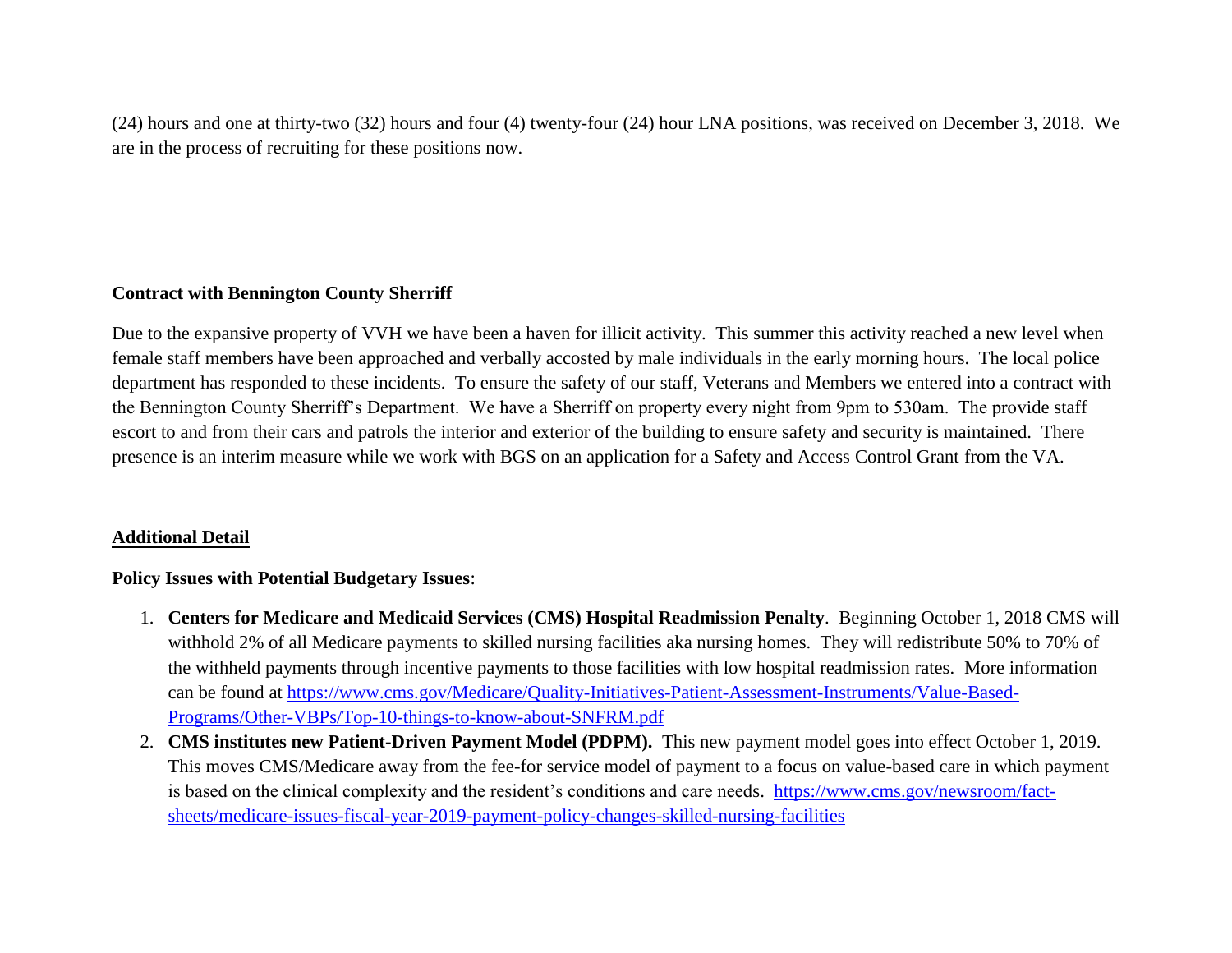#### **Budget Assumptions**

The FY20 budget assumes an average daily census of 125 which is no change from the current FY19 budget. However, looking at historical trends there has been a slight payor mix change from Vermont and New York Medicaid to VA Service connected and Private Pay. Our budget assumes that the Domiciliary continues to be at 100% occupancy. Below in Table 1 shows recent trends in average daily census.

|                    | Act          | Act         | Act         | Act             | <b>Bud</b>  | <b>Bud</b>  |
|--------------------|--------------|-------------|-------------|-----------------|-------------|-------------|
| <b>Payor</b>       | <b>FY15</b>  | <b>FY16</b> | <b>FY17</b> | <b>FY18</b>     | <b>FY19</b> | <b>FY20</b> |
| VT Medicaid        | 51           | 51          | 54          | 50              | 58          | 52          |
| NY Medicaid        | 15           | 13          | 11          |                 | 9           | 4           |
| Private Pay        | 24           | 23          | 20          | 27              | 22          | 31          |
| Medicare           | $\mathbf{r}$ |             | 4           |                 | 5           | 6           |
| VA                 | 23           | <u>29</u>   | <u>29</u>   | $\overline{30}$ | 31          | 32          |
| Total              | 120          | 121         | 118         | 119             | 125         | 125         |
| Domiciliary        | 8            | 8           | 8           |                 | <u>8</u>    | 8           |
| <b>Grand Total</b> | 128          | 129         | 126         | 126             | 133         | 133         |

| П<br>١I<br>L<br>۴ı |  |
|--------------------|--|
|                    |  |

While Vermont Medicaid reflects an increase in net revenues, anticipated daily census is decreasing from 58 to 52 while private pay is increasing from 22 to 31. With the increase in Vermont Medicaid and Private Pay Funds, VVH was able to absorb most expense increases however due to benefit changes and Workers Compensation changes, our General Fund request is increasing \$307,379 from \$3,998,789 to \$4,306,168. Table 2 below shows the net revenue comparison from FY19 to FY20.

| . . |
|-----|
|-----|

| Payor       | FY 19       | <b>FY 20</b>   | <b>Increase (Decrease)</b> |
|-------------|-------------|----------------|----------------------------|
| VT Medicaid | \$8,697,150 | $$13,164,628*$ | 4,467,478                  |
| NY Medicaid | 763,401     | 339,289        | (424.112                   |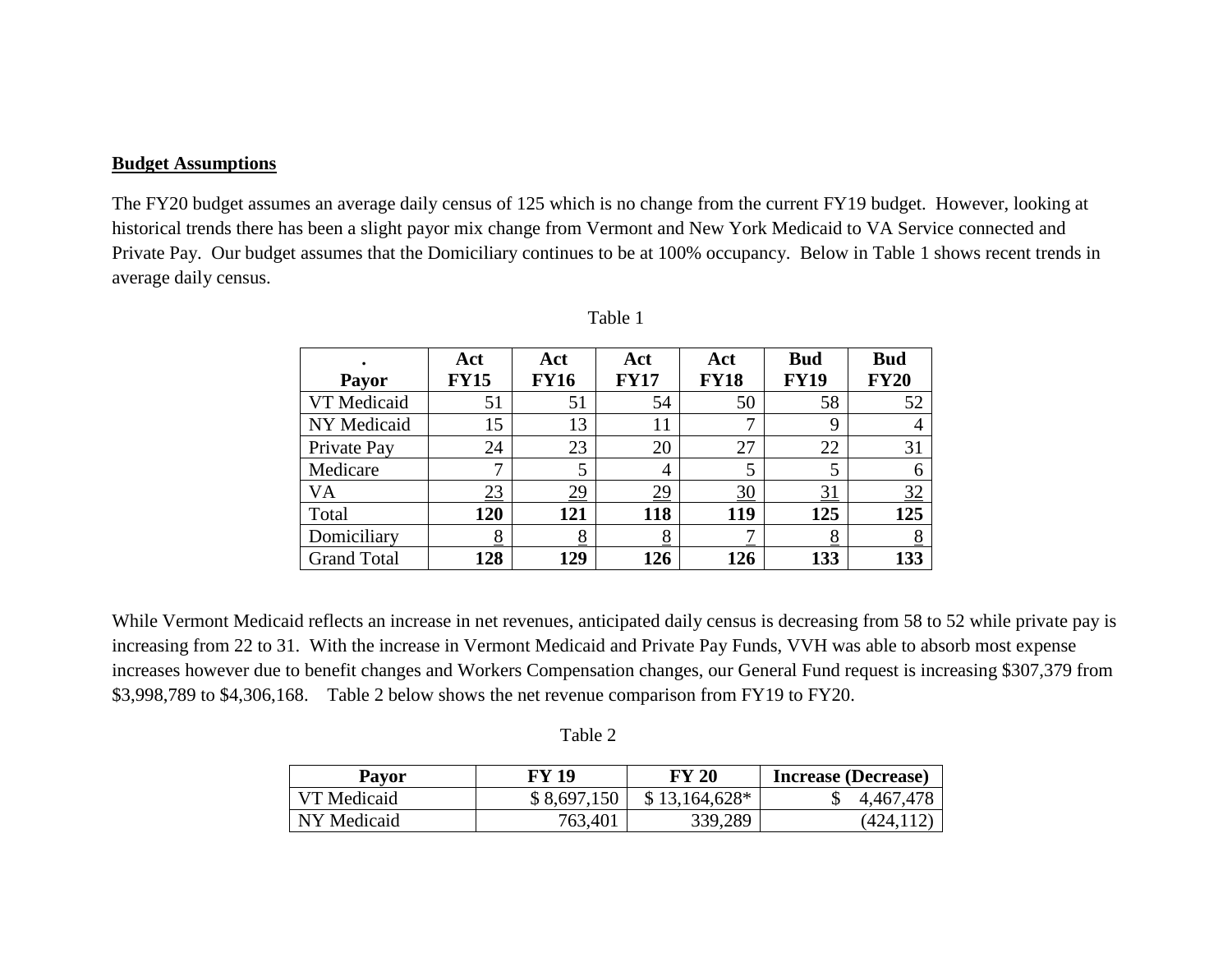| <b>Payor</b>             | <b>FY 19</b> | <b>FY 20</b> | <b>Increase (Decrease)</b> |
|--------------------------|--------------|--------------|----------------------------|
| Private Pay              | 1,660,363    | 2,327,382    | 667,019                    |
| Medicare                 | 830,174      | 1,093,182    | 263,008                    |
| VA                       | 4,641,074    | 4,957,109    | 316,035                    |
| <b>Total SNF</b>         | \$16,592,162 | \$21,881,590 | 5,289,428                  |
| Domiciliary              | \$160,432    | \$158,906    | (1,526)                    |
| <b>Total Net Revenue</b> | \$16,752,594 | \$22,040,496 | 5,287,902                  |
| VA Stipend               | \$2,954,767  | \$3,004,156  | \$49,389                   |
| <b>Grand Total Net</b>   | \$19,707,361 | \$25,044,652 | 5,337,291                  |

# **\*One time Vermont Medicaid settlement monies being used to reduce General Fund request from \$3,998,789 in FY19 to \$345,783 in FY20.**

Our daily charge for a semi-private room remains the same at \$315 and the private room daily charge remains level at \$335.

Reimbursement rates the payor sources are as follows in Table 3

| <b>Payor</b>            | <b>Reimbursement</b><br>Rate |
|-------------------------|------------------------------|
| <b>Vermont Medicaid</b> | \$475.00                     |
| New York Medicaid       | \$232.39                     |
| Private Pay             | \$205.69                     |
| Medicare                | \$499.17                     |
| VA                      | \$424.41                     |
| Domiciliary             | \$58.29                      |
| VA Stipend              | \$109.31                     |
| Dom VA Stipend          | 47.18                        |

Table 3

Salary expense is budgeted for a net increase of \$557,101 and there is an increase in Benefits of \$447,141. At the time of this narrative, the State has not included a rate increase for Health Insurance and the recently announced increase in Retirement allocation from 17.41% to 18.71%. Any increases will result in an increase in VVH's General Fund request. Presuming a 5% increase in Health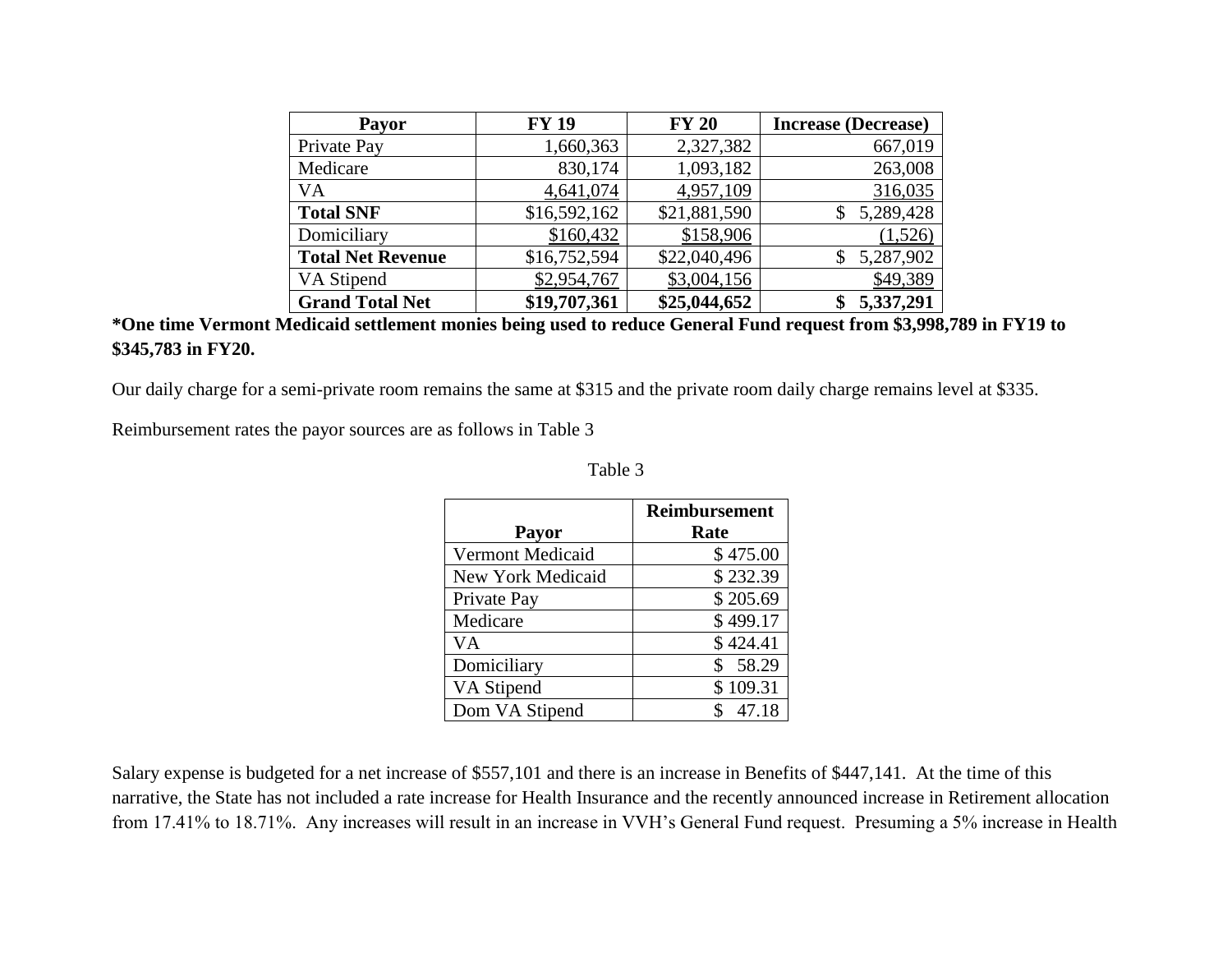Insurance rates, the increase for these two items is approximately \$300,000. Calculations are based upon information provided from the InfoAdvantage Budget Reporting system. Table 4 shows the changes in Salary Expense.

| Line item                  | <b>Budget</b> | <b>Budget FY20</b> | <b>Increase</b> |  |
|----------------------------|---------------|--------------------|-----------------|--|
|                            | <b>FY19</b>   |                    | (Decrease)      |  |
| <b>Salaries</b>            | \$9,396,725   | \$9,596,319        | \$199,594       |  |
| Temp Employees             | 1,334,361     | 1,687,865          | 353,504         |  |
| Overtime                   | 600,000       | 834,373            | 234,373         |  |
| <b>Shift Differential</b>  | 299,225       | 299,225            |                 |  |
| <b>Market Factor</b>       | 623,773       | 589,766            | (34,007)        |  |
| <b>Vacancy Turnover</b>    | (381, 206)    | (577, 569)         | (196, 363)      |  |
| Personal Services Budget * | 0             | (417, 714)         | (417, 714)      |  |
| <b>Totals</b>              | \$11,872,878  | \$12,012,265       | \$139,387       |  |

#### Table 4

**\*Represents Allocations and increases from Other Agencies that were not allowed in the budget but VVH is expected to cover**

Table 5 shows the changes in Benefit Expense.

| Line item               | <b>Budget FY19</b> | <b>Budget FY20</b> | <b>Increase</b> |
|-------------------------|--------------------|--------------------|-----------------|
|                         |                    |                    | (Decrease)      |
| <b>FICA</b>             | \$763,818          | \$779,241          | \$15,423        |
| <b>Health Insurance</b> | 2,432,783          | 2,780,251          | 347,468         |
| Retirement              | 1,702,146          | 2,070,200          | 368,054         |
| Dental                  | 153,651            | 163,776            | 10,125          |
| Life                    | 41,988             | 42,998             | 1,010           |
| <b>LTD</b>              | 1,690              | 1,692              | 2               |
| EAP                     | 5,700              | 5,952              | 252             |
| Workers'                | 406,191            | 468,638            | 62,447          |
| Compensation            |                    |                    |                 |
| Unemployment            | 60,000             | 60,000             |                 |

Table 5